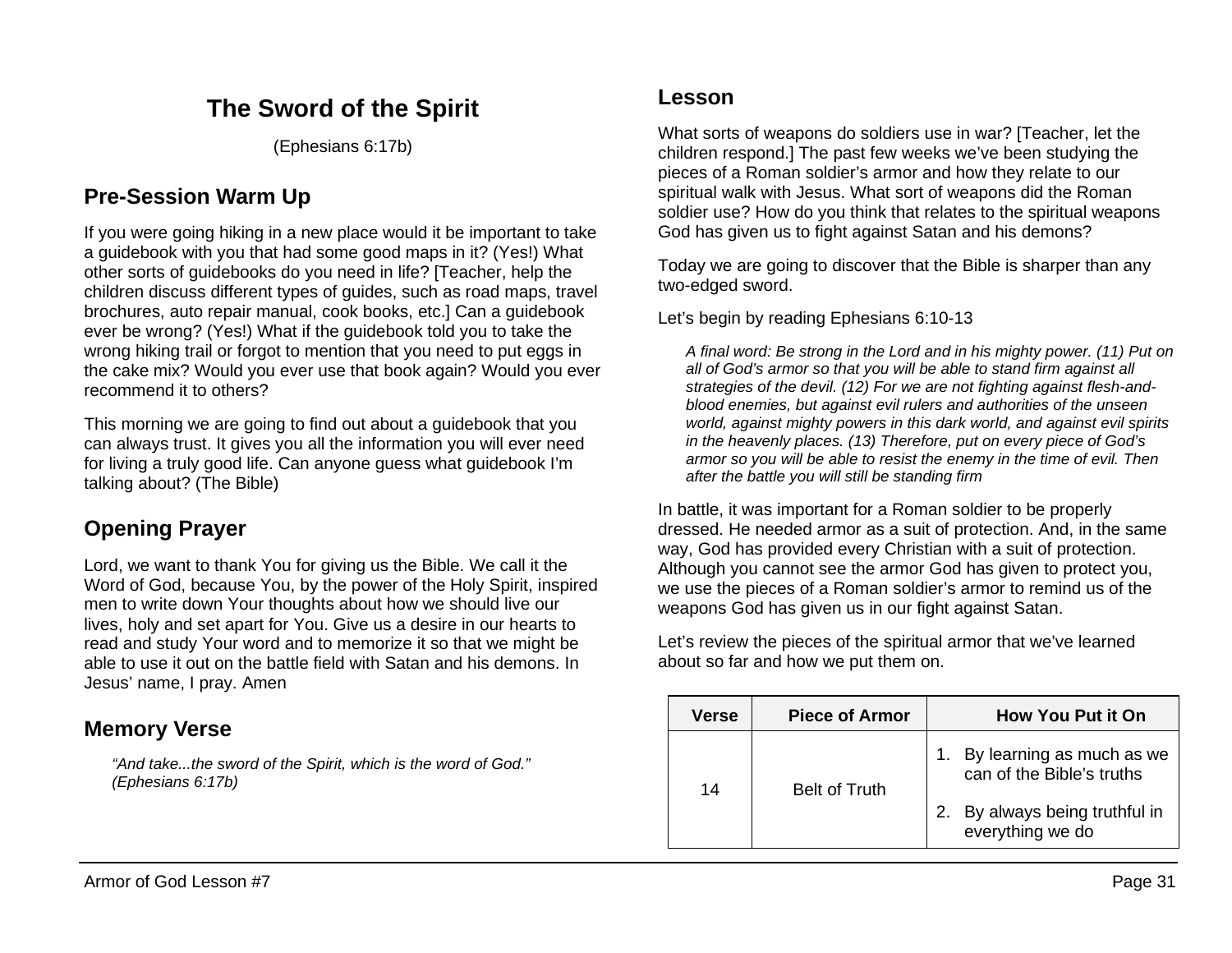| Verse | <b>Piece of Armor</b>           | <b>How You Put it On</b>                                                                                                                                     |  |
|-------|---------------------------------|--------------------------------------------------------------------------------------------------------------------------------------------------------------|--|
| 14    | Breastplate of<br>Righteousness | By choosing to do the right<br>things things God approves<br>οf                                                                                              |  |
| 15    | Gospel of Peace<br>Shoes        | By making peace with God<br>1.<br>by receiving His gift of<br>salvation<br>2.<br>By making peace with<br>others by forgiving them<br>as God has forgiven you |  |
| 16    | Shield of Faith                 | By believing and trusting in<br>God's promises                                                                                                               |  |
| 17    | <b>Helmet of Salvation</b>      | By guarding the thoughts that<br>come into your mind                                                                                                         |  |

Remember that our battle with Satan takes place in our minds — in our thought lives. A Christian's warfare is against more than natural temptations. There are powers in the unseen world against which we are powerless except through the help of Jesus. Truth, Righteousness, Peace, Faith, and Salvation are the weapons that ward off the darts of the unseen enemy.

Do you see how remembering God's promises helps in our fight against Satan?

Look at our soldier. So far, we've learned about all the pieces of his armor that he puts on. But what is he missing? A soldier, even when he has his protective armor on, is not ready for battle until he has his weapon. He must take his sword along. All the other pieces of the armor are what we call "defensive" weapons — used as protection from enemy attacks. The sword is an "offensive" weapon — used to attack the enemy.

Let's give him that today. We Christians call it the Sword of the Spirit.

#### Ephesians 6:17b

*and take the sword of the Spirit, which is the word of God*

With our armor on, we're ready to pick up our swords and go into battle. Our sword isn't made out of sharp steel because we're not fighting against flesh and blood. We're fighting a spiritual battle one that can only be won in God's power.

Our sword is the Word of God. This sword is different from metal swords. The more you use a steel sword, the duller it gets. But the more you use God's word in the battle of life, the sharper and more effective it becomes.

#### Hebrews 4:12

*For the word of God is alive and powerful. It is sharper than the sharpest two-edged sword, cutting between soul and spirit, between joint and marrow. It exposes our innermost thoughts and desires.*

#### 2 Timothy 3:16

*All Scripture is inspired by God and is useful to teach us what is true and to make us realize what is wrong in our lives. It corrects us when we are wrong and teaches us to do what is right.*

We should be learning verses from God's word so the Holy Spirit can bring them back to our memory when we are tempted to do wrong. Each verse that you put into practice is a powerful weapon that God can use to attack Satan and put him on the run.

The Bible is the only guide that never fails.

Just as a Roman solider would not venture away without his sword, so we ought not go anywhere without our "swords" so we're prepared to talk to others about Jesus. But just having a Bible along isn't enough. You need to learn how to use it and where to find things you might want to know.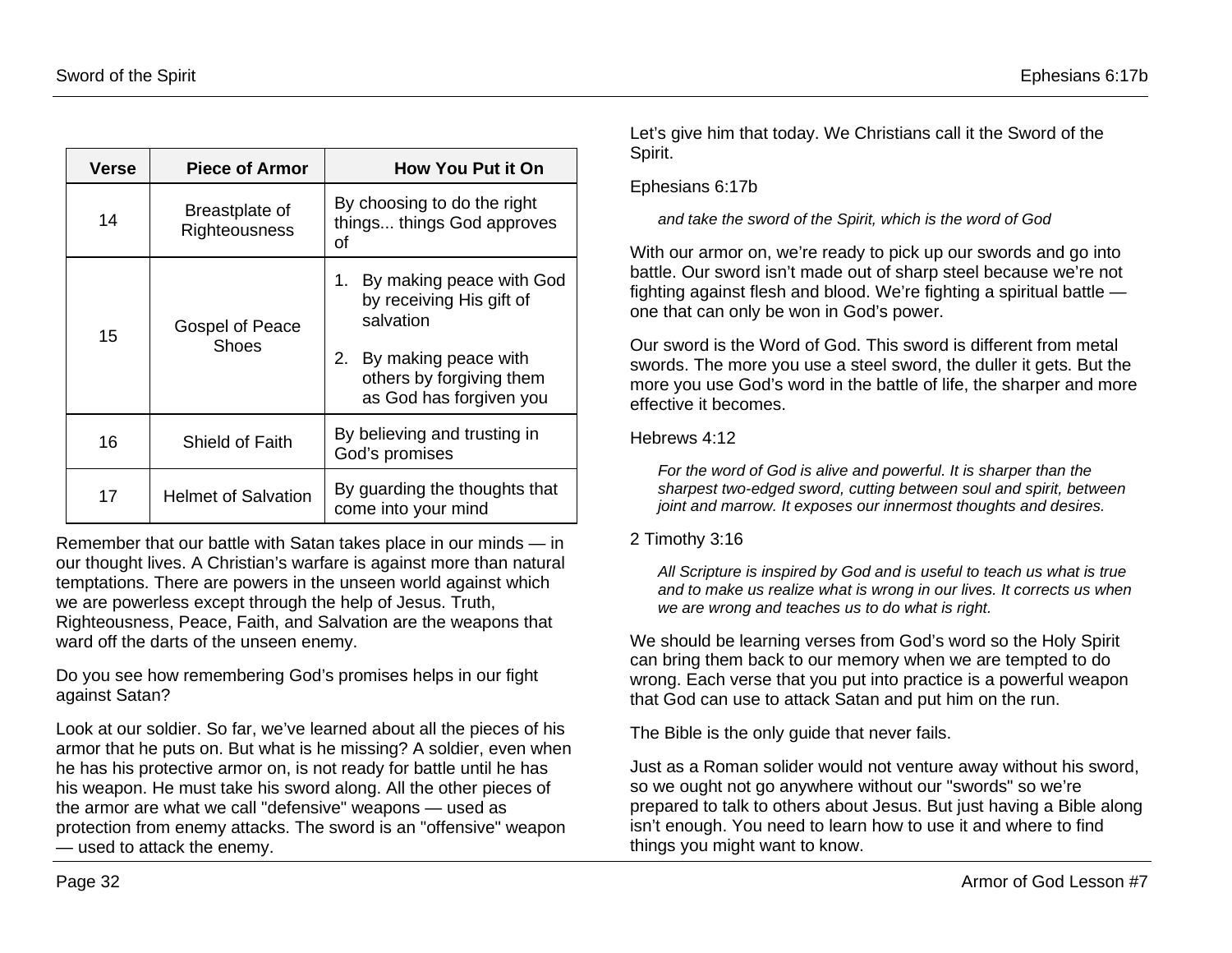[Teacher, show the children how to use the Table of Contents in the Bible and explain the chapter/verse numbering system. Then have some "*sword drills*."]

The first one to find the following verses gets a piece of candy. [Teacher, wait for all the children to find the verse, then read and discuss it.]

- 1. Ephesians 4:25 (Do not lie)
- 2. Hebrews 13:6 (Don't be afraid)
- 3. Ephesians 6:1 (Obey your parents)
- 4. Romans 12:17 (Don't repay evil for evil)
- 5. Ephesians 4:29 (Do not say dirty things)
- 6. Psalm 46:1 (Call on God in time of trouble)
- 7. 1 John 1:9 (Confess yours sins)
- 8. Ephesians 4:28 (Do not steal)
- 9. Hebrews 13:5 (Don't feel lonely)

See how helpful the word of God is? Make it a habit to take your "sword" along with you wherever you go. You're going to need it!

# **Closing Prayer**

Lord, it's great that You've given us all the pieces of the armor to protect our heads, our hearts, and our whole body. But, we want to especially thank You for also giving us Your word. You knew that we needed it so that we would know how to live a truly good life. Give us a desire in our hearts to read and study Your word and to memorize it so that we might be able to use it out on the battlefield with Satan and his demons. In Jesus' name, I pray. Amen.

### **Craft Corner**

Let the children make swords using the pattern that follows or send it home as a "take home" paper.

### **Game Center**

Let the children work on the *Sword of the Spirit* word search, or send it home as a "take home" paper.

*Armor of God Bingo*. Make Bingo cards using the following words:

| Armor              | Be Ready    | <b>Belt</b>              |  |
|--------------------|-------------|--------------------------|--|
| <b>Breastplate</b> | Devil       | Doubt                    |  |
| Evil               | Faith       | <b>Fiery Dart</b>        |  |
| Gospel             | Helmet      | Jesus                    |  |
| Prayer             | Protection  | Righteousness            |  |
| Salvation          | Satan       | Shield                   |  |
| <b>Shoes</b>       | Spirit      | <b>Spiritual Warfare</b> |  |
| Stand              | Sword       | Temptation               |  |
| Truth              | Victory     | <b>Watch Out</b>         |  |
| Wickedness         | Word of God |                          |  |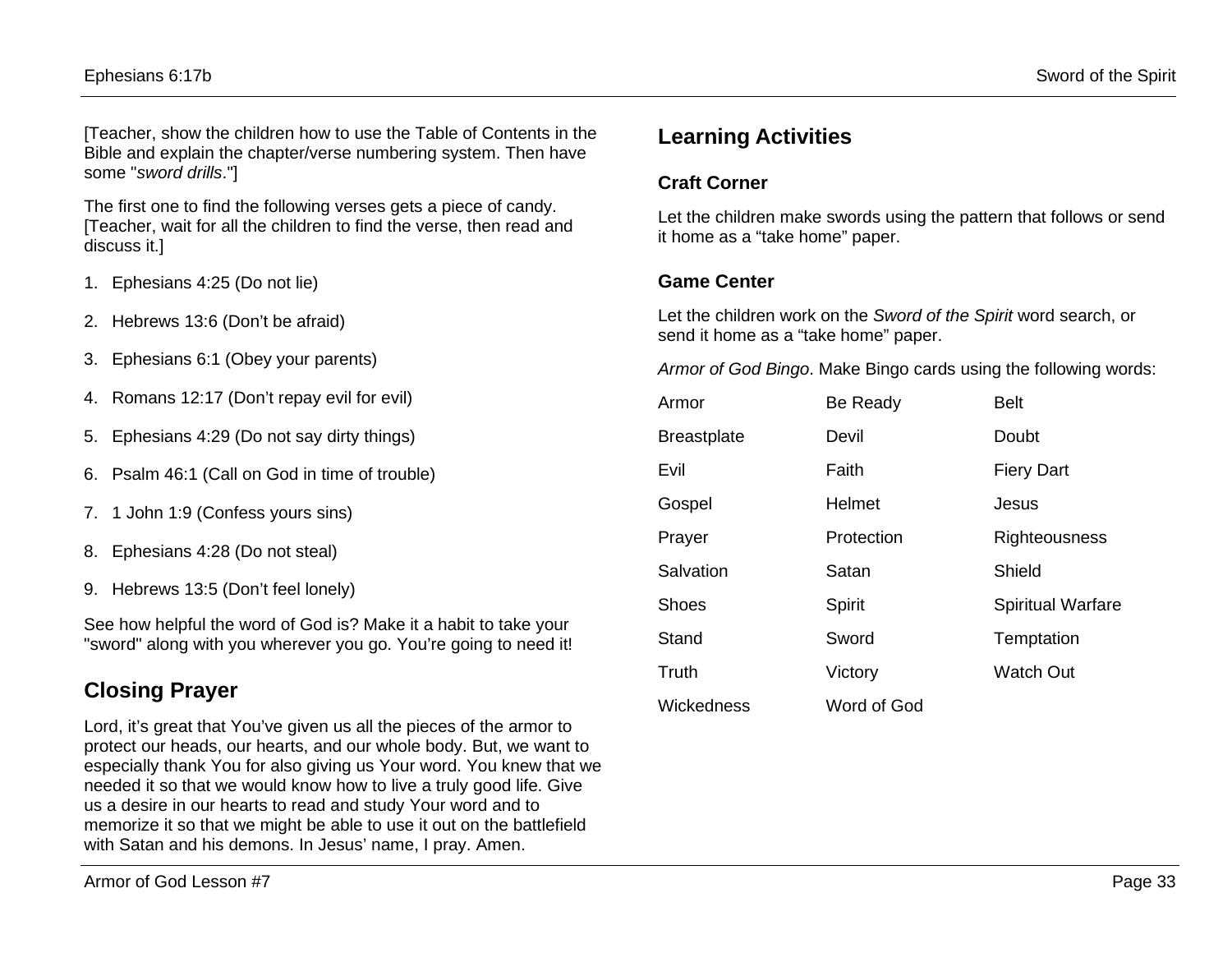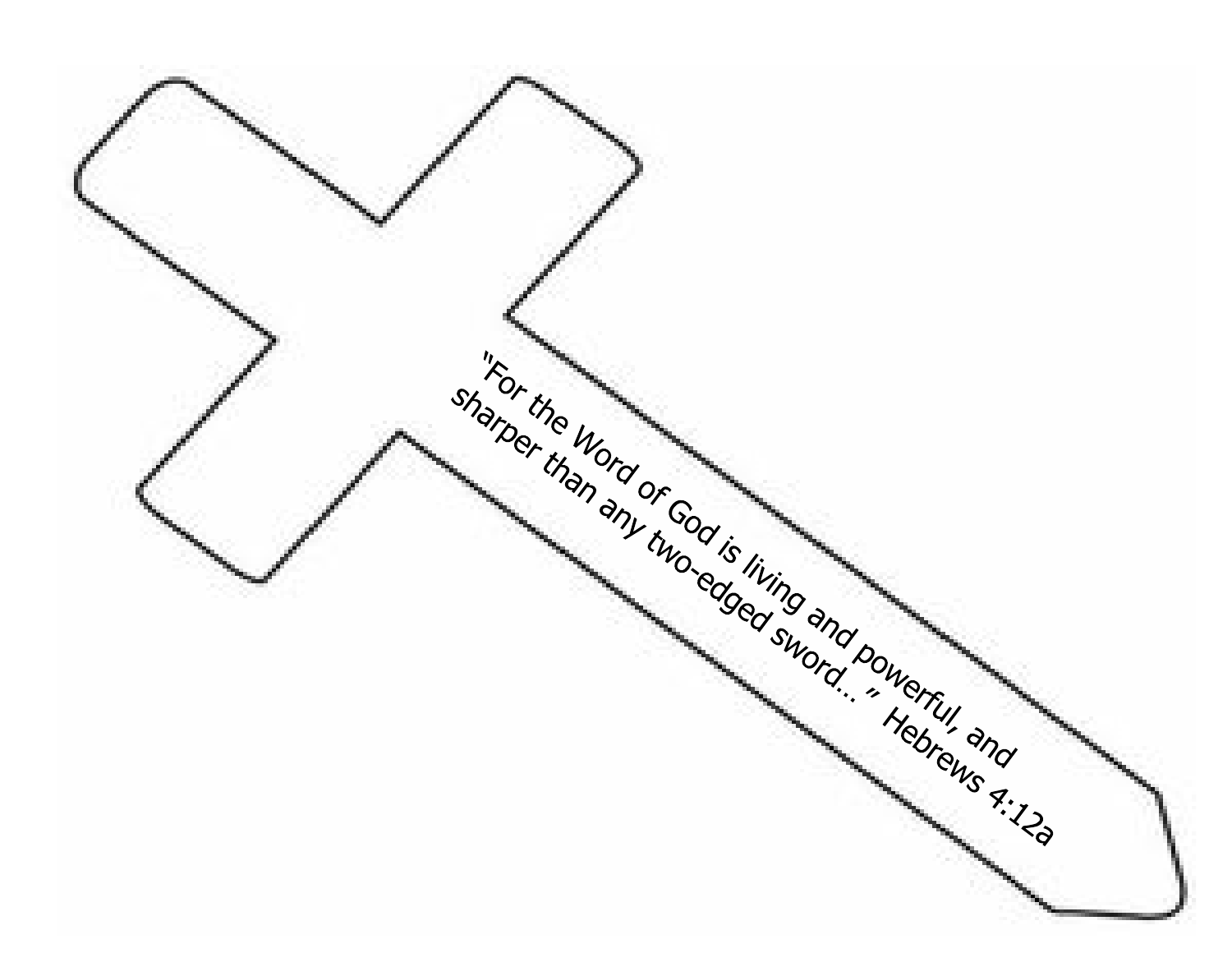| Word of God, as Jesus did! Read and memorize the Bible so you'll be ready for battle.<br>How can you fight Satan when he tempts you to sin? Use the Sword of the Spirit, the<br>Look up these verses and write them down. Select one (or choose one of your own).<br>Memorize the verse so you can take it with you everywhere.<br>Colossians 3:17<br>4:13<br>Romans 12:2<br>Proverbs 3:5<br>Philippians<br>James 4:7 | Matthew 4:10<br>Q) | Matthew 4:7 | Deuteronomy in the Old Testament. Look up Matthew 4. Write the words Jesus used<br>to fight Satan when He was tempted to sin.<br>Matthew 4:4<br>൮ | How did Jesus fight His enemy, Satan? He used what Paul described in Ephesians<br>6:17 as the "Sword of the Spirit, which is the Word of God." He quoted from<br>Sword of the Smirit |
|-----------------------------------------------------------------------------------------------------------------------------------------------------------------------------------------------------------------------------------------------------------------------------------------------------------------------------------------------------------------------------------------------------------------------|--------------------|-------------|---------------------------------------------------------------------------------------------------------------------------------------------------|--------------------------------------------------------------------------------------------------------------------------------------------------------------------------------------|
|-----------------------------------------------------------------------------------------------------------------------------------------------------------------------------------------------------------------------------------------------------------------------------------------------------------------------------------------------------------------------------------------------------------------------|--------------------|-------------|---------------------------------------------------------------------------------------------------------------------------------------------------|--------------------------------------------------------------------------------------------------------------------------------------------------------------------------------------|